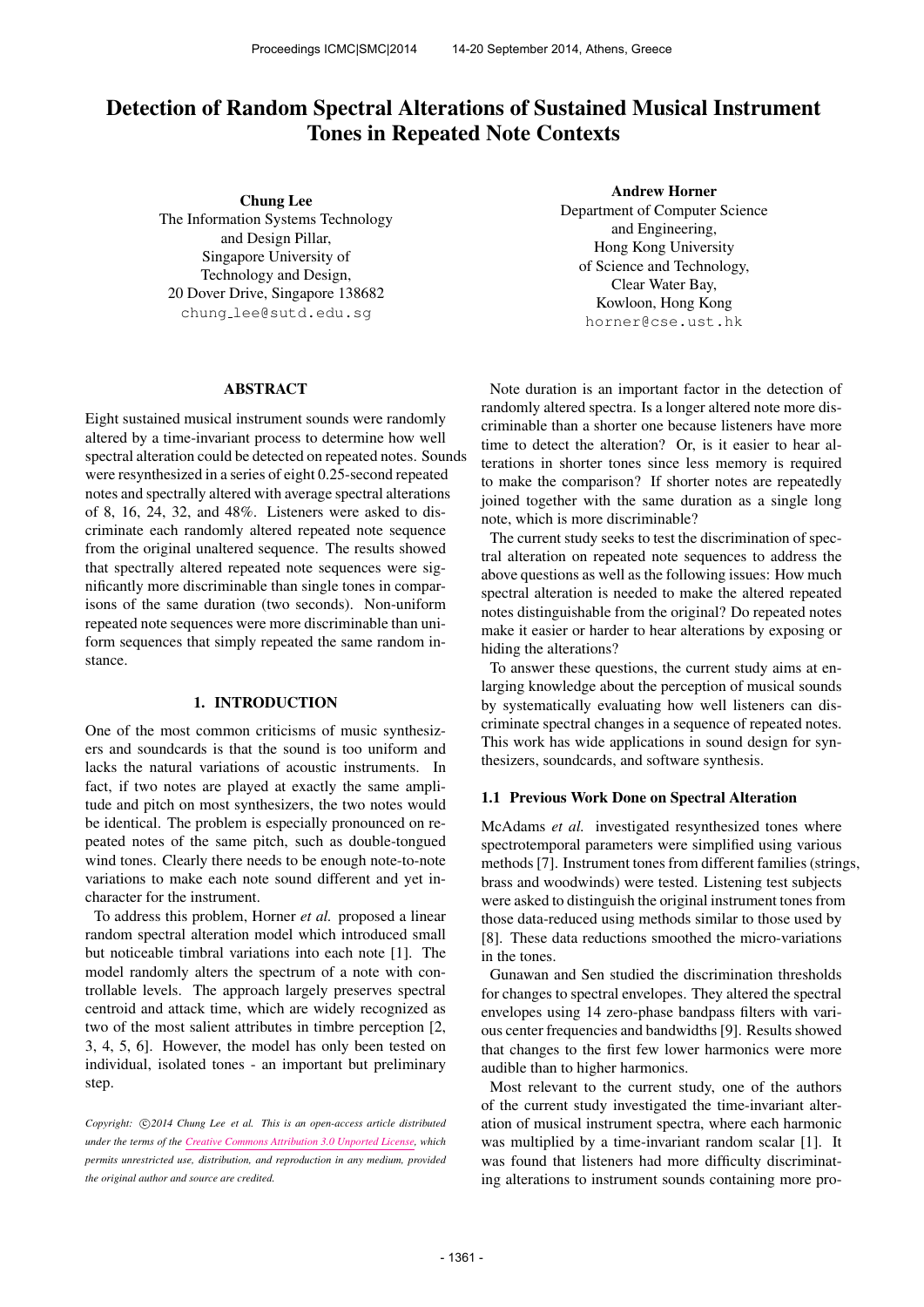nounced spectral variations. This suggested that dynamic spectral variations increase the difficulty of detecting spectral alterations.

# 1.2 Previous Work Done on Timbre Perception in Note-to-Note Contexts

Campbell and Heller investigated the effect of melodic context on note onset perception [10]. Their stimuli were generated from performances of two-note legato phrases (F4 to A4) played on six different instruments. Listening test subjects were asked to identify the instrument of the stimuli. Based on the results, they concluded that 110-ms legato transients gave higher identification rates than either attacks, steady states, or other shorter legato transients.

Kendall studied the importance of different partitions in the task of instrument identification of musical phases[11]. He compared the role of attack and steady state in singlenote and melodic contexts. In melodic contexts, the rate of successful identification of "steady-state only" stimuli (with attack removed) was statistically equivalent to the unaltered signals (84%). However, in single-note contexts, both the "steady-state only" (50%) and the "attack only" (51%) contexts were at the same level as the unaltered tones (54%). Kendall concluded that the perceptual importance of transients had been overstated.

# 1.3 Scope of the Current Study

In the current study, listening tests were conducted to determine the discrimination of linear random spectral alterations of repeated notes. Both uniform (i.e., using the same random instance for all repeated notes) and non-uniform (using multiple random instances in repeated notes) stimuli were tested. The single-note discrimination experiment in Horner *et al.* was re-conducted for comparison [1]. Five error levels (8%, 16%, 24%, 32%, and 48%) were included. The major objective of the current study is to compare discrimination for uniform and non-uniform random spectral alterations of repeated note sequences with single-note alterations.

Section 2 outlines the stimuli preparation for the original and altered repeated note sequences. Section 3 describes the details of the listening test. Section 4 describes the results of the test, and compares discrimination of uniform and non-uniform repeated note sequences. Finally, we discuss the implications of these results.

# 2. STIMULUS PREPARATION

# 2.1 Prototype Instrument Tones

Eight sustained musical instrument tones were selected as prototype signals for the listening test. These included tones from a bassoon, clarinet, flute, horn, oboe, saxophone, trumpet, and violin performed at approximately 311.1  $\overline{H}$ z ( $E^b$ <sub>4</sub>). They represent the wind and the bowed string families. All eight instrument tones were also used by a number of timbre studies [1, 7, 12, 13, 14]. Using these samples makes it easier to compare the results from the previous studies.

## 2.2 Preparation of Reference Tones

Frequency variations, tone duration, and loudness are potential factors in discrimination. To avoid this, they were equalized in all reference tones. The reference tones were standardized to a two-second duration by interpolating the analysis data. Next, the duration-equalized reference tones were compared, and amplitude multipliers were determined such that the tones had approximately the same loudness [15]. Finally, each harmonic's frequency was set to the exact product of its harmonic number and the fixed analysis frequency, resulting in flat equally-spaced frequency envelopes. The frequency deviations were set to zero in order to restrict listener attention to the amplitude data. More details about the preparation of reference tones were described in Horner *et al* [1].

# 2.3 Analysis Method

Instrument tones were analyzed using a phase vocoder algorithm. Harmonic amplitudes were judged (by visual inspection of the spectra) to be near-zero beyond 35 harmonics for the bassoon, oboe, and trumpet tones, so a sampling rate of 22,050 Hz was used. The other tones were sampled at 44,100 Hz (70 harmonics). More details on the analysis process are given in Beauchamp [16].

# 2.4 Preparation of Repeated Note Sequences

For comparison with the previous random alteration study [1], the duration of the repeated note sequences were set to two seconds. The duration of each note should be long enough so that the sustain can be perceived by listeners. For this reason, we decided to use eight 0.25-second notes to form the repeated note sequence. The attack and decay of all notes were equalized to 0.02 seconds so that the sustain duration was long enough for discrimination. A 0.02-second attack/decay was long enough to prevent noticeable "clicks" at the beginning and end of each repeated note. Duration, attack, and decay equalization were done using the SNDAN program [16]. Horner *et al.* gives more details about the procedure [1].

# 2.5 Random Spectral Alteration

Time-invariant random alteration was performed on the analysis data the same way as in Horner *et al.* [1] by multiplying each harmonic amplitude with a randomly selected scalar. The random instance is accepted if the relativeamplitude spectral error is within 1% of the required error level, otherwise re-picked.

Spectral centroid has been shown to be strongly correlated with one of the most prominent dimensions of timbre as derived by multidimensional scaling (MDS) experiments [3, 5, 17, 18, 19, 20]. To eliminate spectral centroid from being a factor of discrimination, random alteration instances were only accepted if the peak spectral centroid of the original and altered spectra were within 2.5% of one another.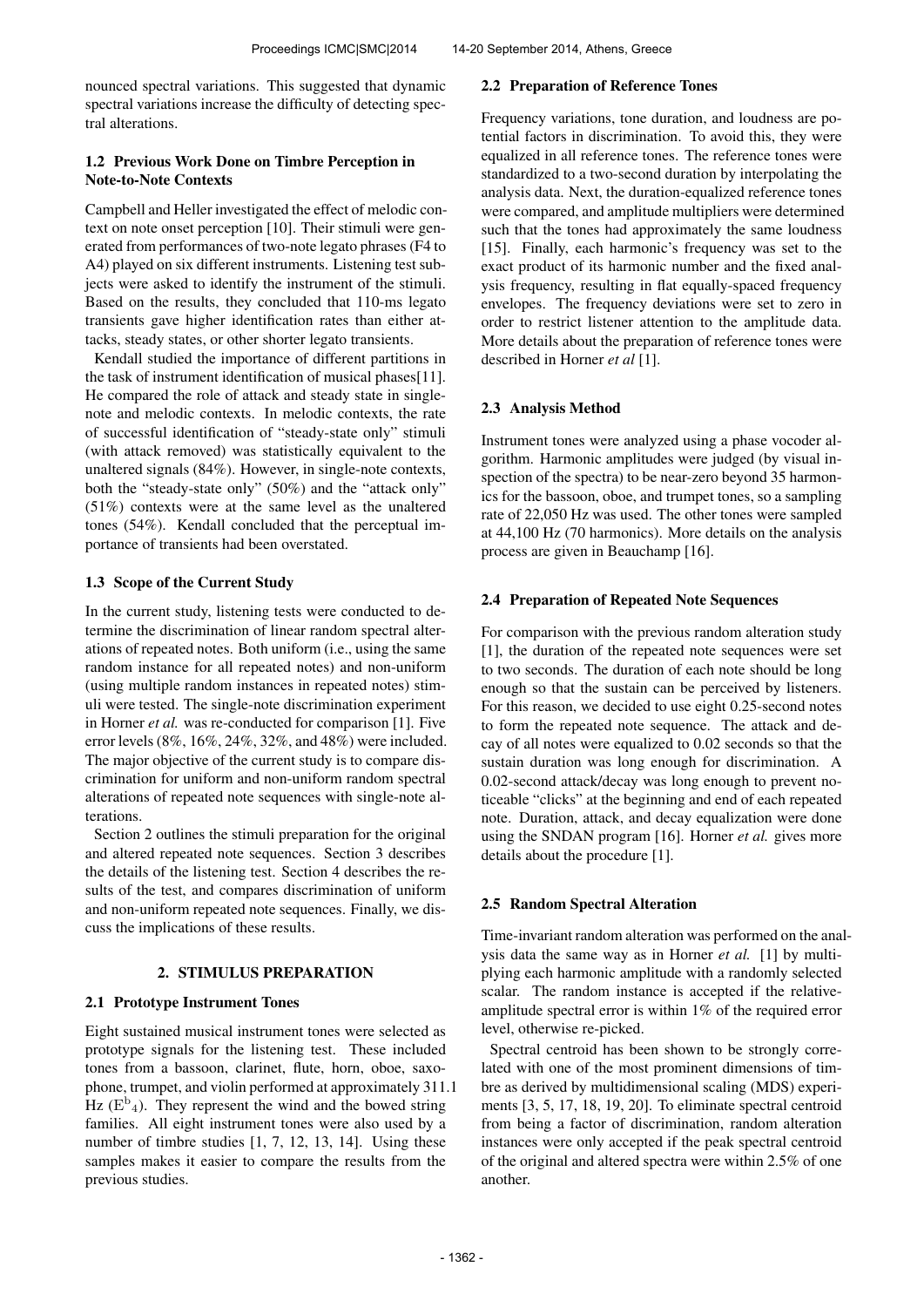## 2.6 Choosing Random Instances for the Listening Test

Due to the random nature of random spectral alteration, Horner *et al.* [1] included ten random instances for each error level and instrument in their listening test. This averages out outlier discrimination scores. However, to limit the excessive length of this listening test, multiple random instances were not feasible. For each error level and instrument, we chose the random instance from the previous study by Horner *et al.* [1] which had a discrimination score closest to the average. The chosen instance was shortened to 0.25 seconds, with its attack and decay equalized, and repeated eight times for uniform sequences. For nonuniform sequences, we discarded the two most extreme outliers of the ten random instances in Horner *et al.* [1] and used the other eight instruments. The eight chosen random instances were shortened to 0.25 seconds, with their attacks and decays equalized, and randomly placed in a non-uniform sequence.<sup>1</sup>

## 3. EXPERIMENTAL METHOD

#### 3.1 Subjects

Thirty listeners participated in our experiment. They were undergraduate students at the Hong Kong University of Science and Technology, ranging in age from 17 to 23 years, who reported no hearing problems. They had 5 to 15 years experience playing a musical instrument, with a mean of 8.8 years. The listeners were paid to compensate for their time spent in the experiment.

#### 3.2 Stimuli

The eight musical instrument sounds were stored in 16 bit integer format on a hard disk. All "reference" sounds (resynthesized using the analysis data with strictly fixed harmonic frequencies) were equalized for duration and loudness. Five error levels (8, 16, 24, 32, and 48%) for the three sets of tones (single-note, uniform, and non-uniform repeated note sequences) gave a total of 15 modified sounds for each instrument. Using the Moore-Glasberg loudness program [15], it was confirmed that the loudness of the altered sounds matched that of the reference sounds within 2 phons.

## 3.3 Test Procedure

Following a number of related previous studies [1, 9, 14], a two-alternative forced-choice (2AFC) discrimination paradigm was used. Each listener heard two pairs of sounds and chose which pair was different. Each trial structure was one of AA-AB, AB-AA, AA-BA, or BA-AA, where A represents the reference sound and B represents one of the altered sounds. This paradigm has the advantage of not being as susceptible to variations in the listeners criteria across experimental trials as compared to the simpler A-B method. All four combinations were presented for each altered sound. The sounds of each pair were separated by a

500–ms silence, and the two pairs were separated by a 1-s silence. For each trial the user was prompted with "which pair is different, 1 or 2?," and the response was given by the keyboard. The computer would not accept a response until all four sounds in a trial had been played. For the complete listening test 480 trials were presented to each listener (four trial structures  $\times$  five error levels  $\times$  three set of tones  $\times$  eight instruments). The order of presentation of these 480 trials was randomized.

For each altered sound the discrimination performance was averaged using the results of the four trials. Because these four trials were presented in random order within the 480 trials, the effects of possible learning were averaged out. The same trials were presented to each listener, although in a different random order. The duration of the test was less than 120 minutes, including two 5-minute compulsory rests after finishing 160 and 320 trials of the listening test. A custom program written in Java ran on an Intel PC to control the experiment.

Listeners were seated in a "quiet" room with less than 40 dB SPL background noise level (mostly due to computers and air conditioning). The covering of the ears by the headphones also provided an additional reduction of the noise level. Sound signals were converted to analog by a SoundBlaster X-Fi Xtreme Audio soundcard and then presented through Sony MDR-7506 headphones at a level of approximately 75 dB SPL as measured with a sound-level meter. The X-Fi Xtreme Audio DAC utilized 24 bits with a maximum sampling rate of 96,000 Hz and a 108-dB S/N ratio. The sounds were actually played at 22,050 or 44,100 Hz. At the beginning of the experiment each listener read the instructions and asked any necessary questions of the experimenter. Five test trials (chosen at random) were presented prior to the data trials for each instrument.

## 4. RESULTS

## 4.1 Postscreening of Subjects

To ensure the quality of the statistical data, postscreening of the subjects was necessary. Eight single-note sounds with a 48% error level, which were easily discriminable in our previous study [1], were used for post screening. Thirty-two trials were used for this purpose (four trial structures  $\times$  one error level  $\times$  eight instruments). These altered sounds were perfectly discriminable in the previous study [1], and subjects were expected to discriminate at least 26 out of 32 of them. Twenty-six out of thirty subjects were selected for statistical analysis.

## 4.2 Effects and Interactions of Error Level and Instrument

Discrimination scores for single-note, uniform, and nonuniform stimuli were computed for each error level for each instrument across the four trial structures for each listener. Because the presentation order of the four trials was randomized, any potential effects of learning were averaged out. Figure 1 shows the scores averaged over all instruments plotted against error level, with 95% confidence intervals indicated by the vertical bars. (A 95% confidence

<sup>1</sup> Listening test samples can be downloaded at [http:](http://imleechung.wordpress.com/2014/06/26/repeated-notes-discrimination/) [//imleechung.wordpress.com/2014/06/26/](http://imleechung.wordpress.com/2014/06/26/repeated-notes-discrimination/) [repeated-notes-discrimination/](http://imleechung.wordpress.com/2014/06/26/repeated-notes-discrimination/)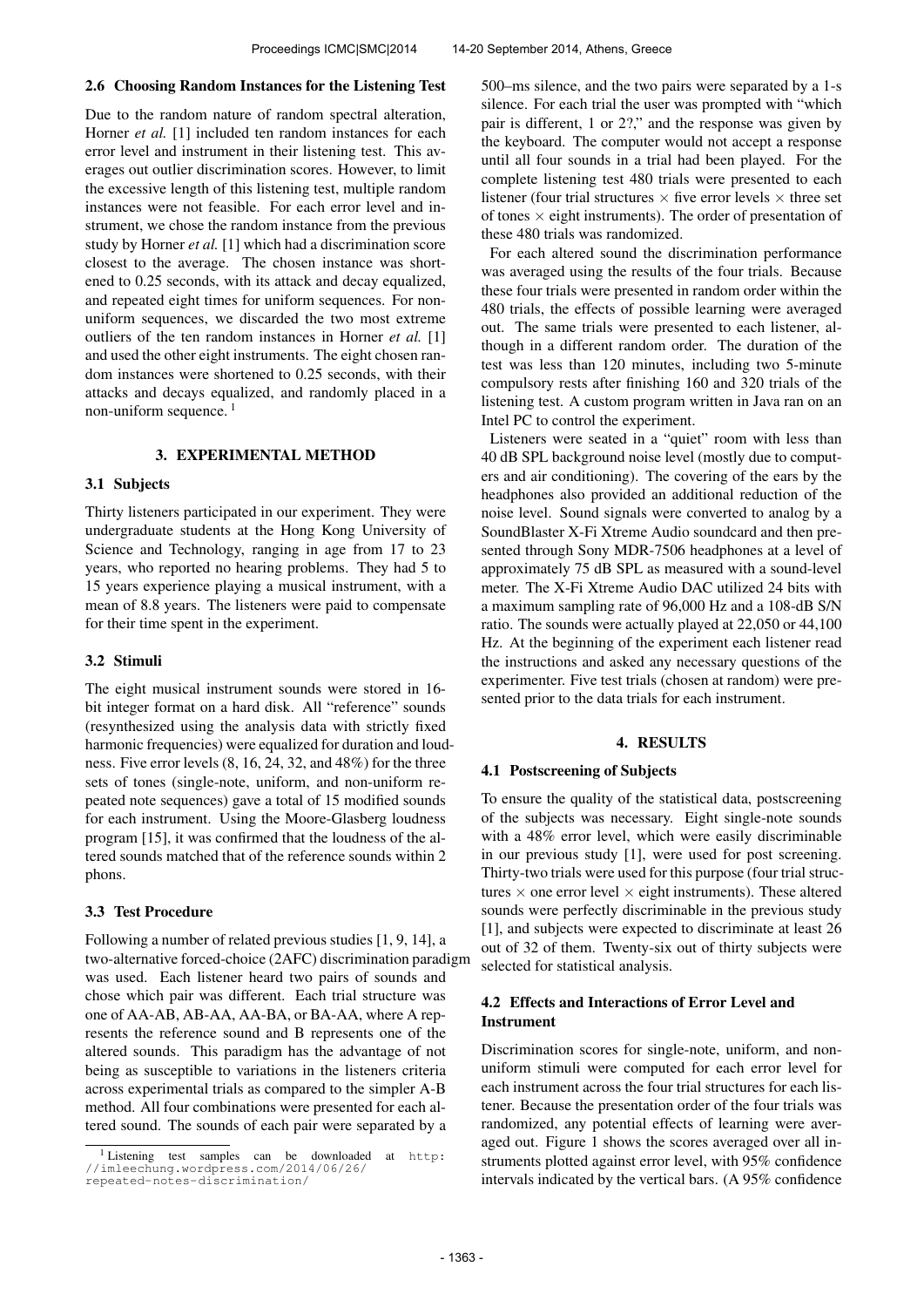interval means that if the listening test was re-run, the average discrimination score would have a 95% chance to lie in the interval)

The discrimination scores of the three types of stimuli (single-note, uniform, and non-uniform) were significantly different for error levels up to 24%. The non-uniform discrimination scores were consistently highest while the singlenote discrimination scores were consistently lowest. All three converged to near-perfect discrimination (i.e., 90% discrimination scores) when the error level increased to 48%.

Figure 2 shows average discrimination plotted against error level for each individual instrument for single-note stimuli. The discrimination scores were similar though lower than the previous study done by Horner *et al* [1]. Moreover, the discrimination scores of the violin and trumpet did not yet reach to near-perfect at 48%.

For uniform repeated note sequences (Figure 3), the discrimination scores were generally higher than for singlenotes, and mostly above 0.7. The deviation among the instruments at the 8% error level was the greatest, and the discrimination scores converged to near-perfect discrimination at 48%.

For non-uniform discrimination (Figure 4), scores quickly converged to near-perfect discrimination when the error level increased above 8%. The discrimination score of the violin was an outlier at 8%, with most of the others above 0.8. The bowed string sound and its high spectral incoherence probably explains the outlier.

ANOVA analysis of the results used instrument, error level, and type of stimuli as repeated measures to test the main effects of instrument (8 instruments), error level (5 error levels: 8%, 16%, 24%, 32%, and 48%), type of stimuli (single-note, uniform and non-uniform) and their two-way interactions (see Table 1). The main effects of instrument, error level, type of stimuli, and their two-way effects were confirmed by both parametric and non-parametric ANOVA analysis.

#### 5. DISCUSSION

Our results showed that random spectral alteration was more discriminable in eight 0.25-second repeated notes than in a single two-second note (Figure 1), especially for low error levels. Although the sustain part of repeated notes were relatively short, alterations on repeated notes were more discriminable. Perhaps listeners found it easier to find differences in the repeated attacks and decays.

Alterations in non-uniform sequences were more discriminable than in uniform sequences (Figure 1). Perhaps because listeners had more opportunities to hear the differences in the repeated notes.

For direct comparison, we re-ran the single-note listening test in Horner *et al* [1]. The discrimination scores were lower than in the original experiment, especially for violin and trumpet on the 48% error level (Figure 2). This was probably due to the much smaller number of instrument instances presented to subjects (ten instances in the previous study and any one instance in the current study).

The violin had a dramatically lower discrimination scores compared to the other instruments at the 8% error level for non-uniform sequences (Figure 4). Other than being the only string instrument, the violin also had the highest spectral incoherence which may also be the reason for the significantly lower discrimination score. The relatively strong spectral variations of the violin effectively hid the small 8% spectral alterations that were more apparent in other instruments.

The current study has extended our understanding of timbre discrimination from single-note to repeated note contexts. Future studies can carry this further in the investigation of more complicated note-to-note contexts, and eventually to full melodic contexts.

#### Acknowledgments

This work was supported by the Hong Kong Research Grants Council grants 613112 and SUTD-MIT International Design Center Grant (IDG31200107 / IDD11200105 / IDD61200103).

#### 6. REFERENCES

- [1] A. B. Horner, J. W. Beauchamp, and R. H. Y. So, "Detection of random alterations to time-varying musical instrument spectra," *J. Acoust. Soc. Am.*, vol. 116, pp. 1800–1810, 2004.
- [2] J. M. Grey and J. A. Moorer, "Perceptual evaluations of synthesized musical instrument tones," *J. Acoust. Soc. Am.*, vol. 62, no. 2, pp. 454–462, 1977.
- [3] P. Iverson and C. L. Krumhansl, "Isolating the dynamic attributes of musical timbre," *J. Acoust. Soc. Am.*, vol. 94, no. 5, pp. 2595–2603, 1993.
- [4] J. M. Grey, "Multidimensional perceptual scaling of musical timbres," *J. Acoust. Soc. Am.*, vol. 61, pp. 1270–1277, 1977.
- [5] J. M. Grey and J. W. Gordon, "Perceptual effects of spectral modification on musical timbres," *J. Acoust. Soc. Am.*, vol. 63, pp. 1493–1500, 1978.
- [6] S. McAdams, S. Winsberg, S. Donnadieu, G. De Soete, and J. Krimphoff, "Perceptual scaling of synthesized musical timbres : Common dimensions, specificities, and latent subject classes," *Psychological Research*, vol. 58, pp. 177–192, 1995.
- [7] S. Mcadams, J. W. Beauchamp, and S. Meneguzzi, "Discrimination of musical instrument sounds resynthesized with simplified spectrotemporal parameters," *J. Acoust. Soc. Am.*, vol. 105, no. 2, pp. 882–897, 1999.
- [8] G. R. Charbonneau, "Timbre and the perceptual effects of three types of data reduction," *Computer Music J.*, vol. 5, pp. 10-19, 1981.
- [9] D. Gunawan and D. Sen, "Spectral envelope sensitivity of musical instrument sounds," *J. Acoust. Soc. Am.*, vol. 123, pp. 500–506, 2007.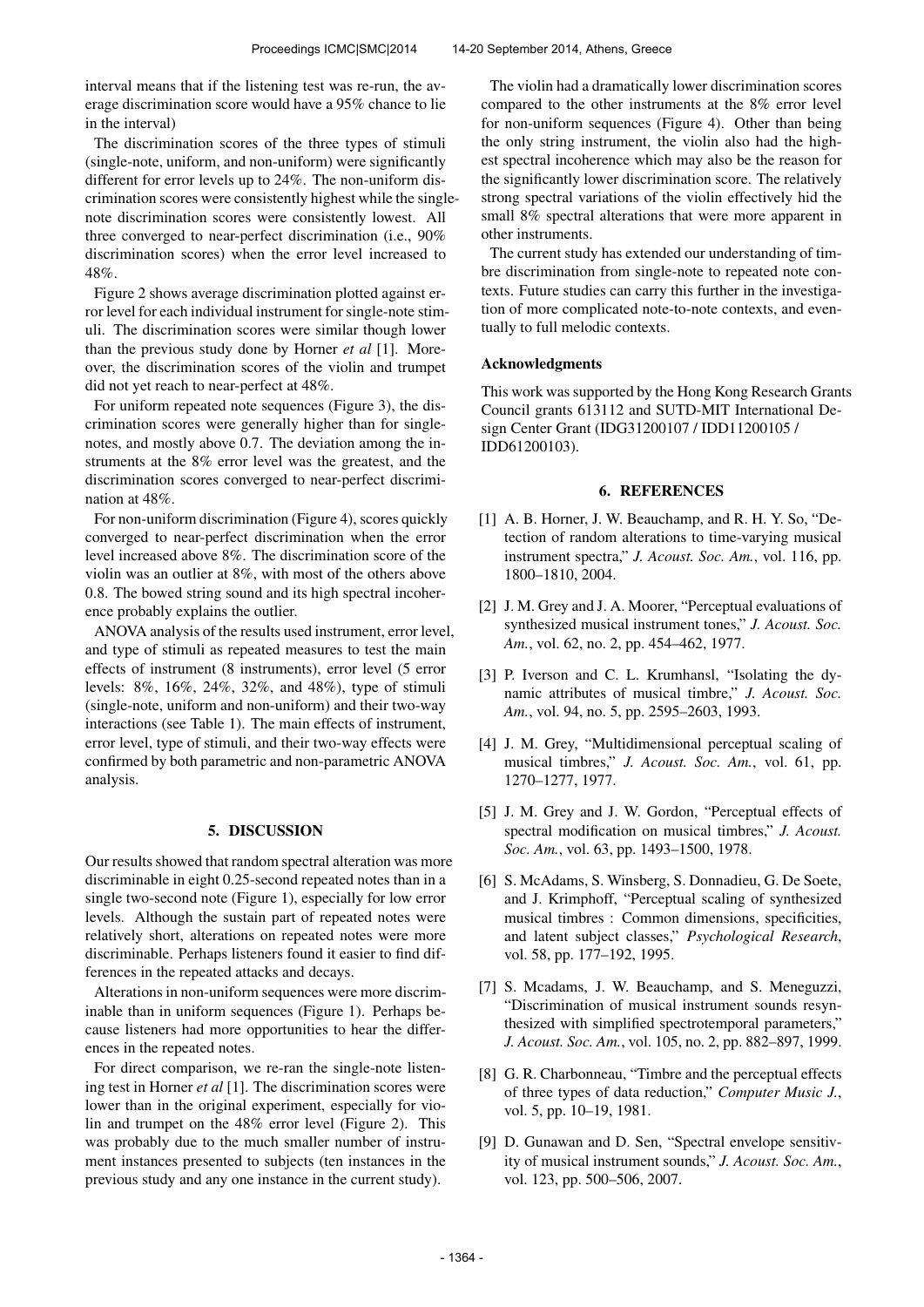

Figure 1. Mean discrimination scores for the eight instruments versus error level for single-note, uniform, and non-uniform stimuli. The vertical bars indicate 95% confidence intervals.

- [10] W. C. Campbell and J. J. Heller, "Convergence procedures for investigating music listening tasks," *Bulletin of the Council for Research in Music Education*, no. 59, pp. pp. 18–23, 1979.
- [11] R. A. Kendall, "The role of acoustic signal partitions in listener categorization of musical phrases," *Music Perception: An Interdisciplinary Journal*, vol. 4, no. 2, pp. 185–213, 1986.
- [12] J. W. Beauchamp, A. B. Horner, H. Koehn, and M. Bay, "Multidimensional scaling analysis of centroid- and attack/decay-normalized musical instrument sounds," *J. Acoust. Soc. Am.*, vol. 120, no. 5, p. 3276, 2006.
- [13] A. B. Horner, J. W. Beauchamp, and R. H. Y. So, "Evaluation of mel-band and mfcc-based error metrics for correspondence to discrimination of spectrally altered musical instrument sounds," *J. Audio Eng. Soc*, vol. 59, no. 5, pp. 290–303, 2011.
- [14] C. Lee and A. B. Horner, "Discrimination of mp3 compressed musical instrument tones," *J. Audio Eng. Soc*, vol. 58, no. 6, pp. 487–497, 2010.
- [15] B. C. J. Moore, B. R. Glasberg, and T. Baer, "A model for the prediction of thresholds, loudness, and partial loudness," *J. Audio Eng. Soc*, vol. 45, no. 4, pp. 224– 240, 1997.
- [16] J. W. Beauchamp, *Analysis, Synthesis, and Perception of Musical Sounds*. Springer New York, 2007, ch. Analysis and Synthesis of Musical Instrument Sounds, pp. 1–89.
- [17] D. L. Wessel, "Timbre space as a musical control structure," *Computer Music J.*, vol. 3, no. 2, pp. 45–52, 1979.
- [18] C. L. Krumhansl, *Structure and Perception of Electroacoustic Sounds and Music*. Excerpta Medica, Amsterdam, 1989, ch. Why is musical timbre so hard to understand ?, pp. 43–53.
- [19] R. A. Kendall and E. C. Carterette, "Difference thresholds for timbre related to spectral centroid," in *Proc. 4th International Conference on Music, Perception and Cognition, Montreal, Faculty of Music, McGill University*, 1996, pp. 91–95.
- [20] S. Lakatos, "A common perceptual space for harmonic and percussive timbres," *Perception & Psychophysics*, vol. 62, no. 7, pp. 1426–1439, 2000.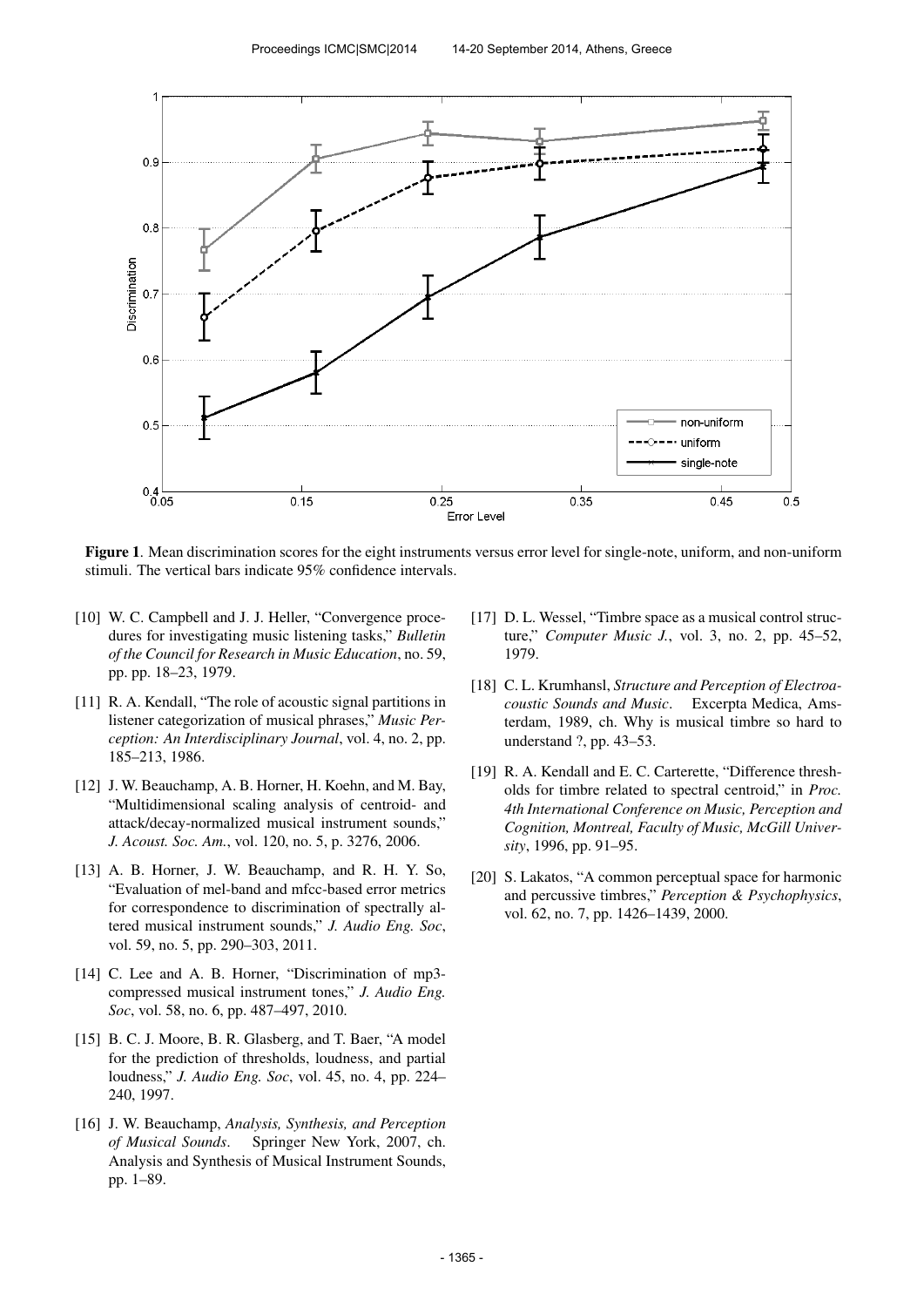

Figure 2. Average discrimination scores versus error level for the eight instruments for single-note stimuli.



Figure 3. Average discrimination scores versus error level for the eight instruments for uniform stimuli.